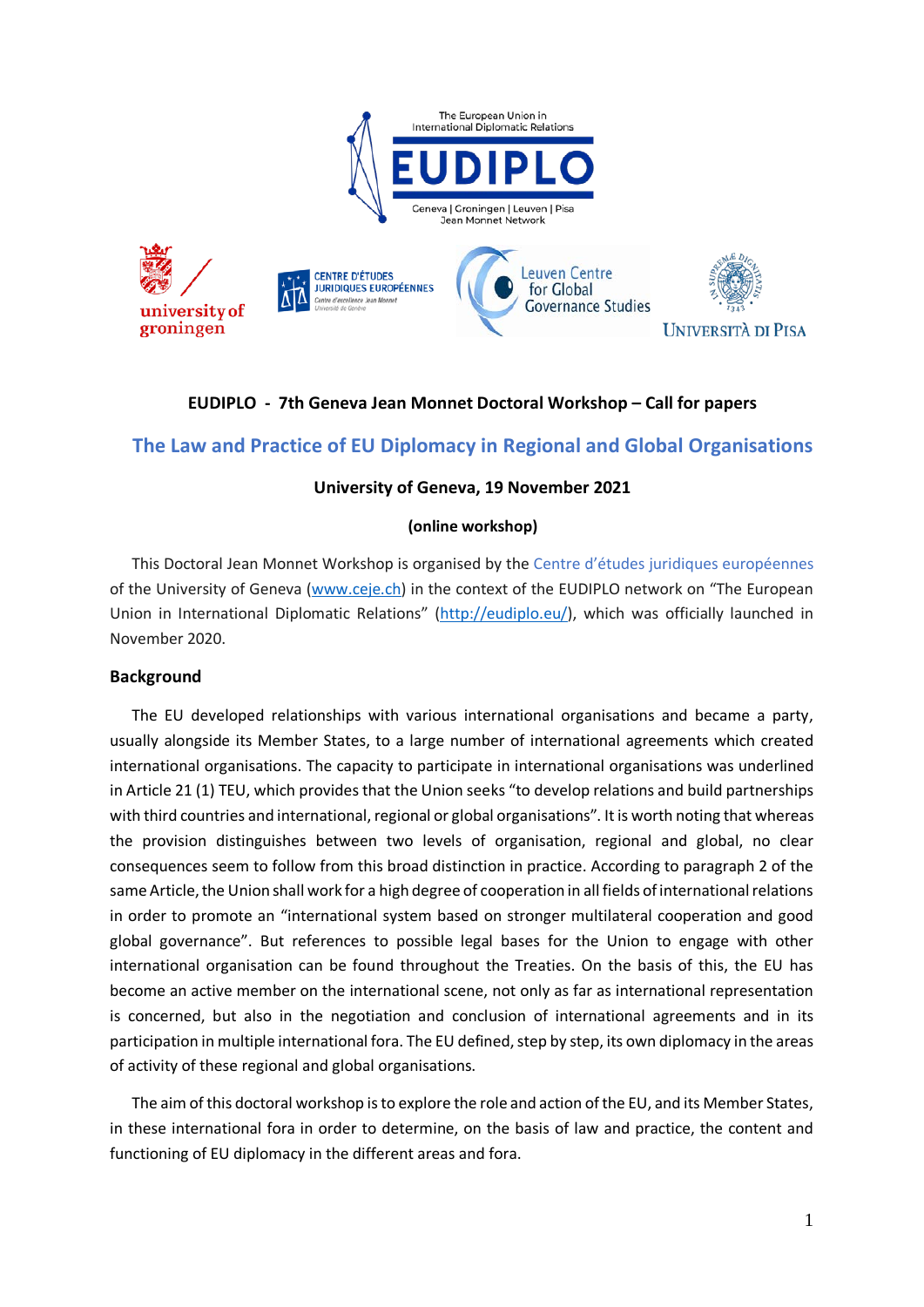One aspect of EU diplomacy is linked to the format of the EU's participation in the regional and global organisations. The EU is a member of a large number of them, including the World Trade Organization (WTO), the Food and Agriculture Organization (FAO), the European Bank for Reconstruction and Development (EBRD), the Codex Alimentarius Commission (CAC), the Hague Conference on Private International Law, the Energy Community, the Intergovernmental Organisation for International Carriage by Rail (OTIF). However, the EU is not a member of the United Nations (UN) or of any of the major UN organisations. It is not, for example, a member of the International Labour Organization (ILO), nor of the International Monetary Fund (IMF) or the World Bank. Therefore, it participates in many international organisations through an observer status, the precise design of which depends on the text of the constituent charter of the organisation. For example, it enjoys 'observer status' at the United Nations Educational, Scientific and Cultural Organization (UNESCO), an 'enhanced observer status' at the General Assembly of the United Nations, and a 'special position' within the Organisation for Economic Co-operation and Development (OECD), which may be considered very close to full membership. In this call for papers these organisations merely serve as examples and we welcome proposals dealing with other international organisations or fora

Papers will have to fit the general theme of the workshop and could for instance focus on:

- the numerous challenges the EU, and its Member States, have to face internally and externally in relation to the development of the EU as a diplomatic actor in international relations.
- the assessment and consequences of the EU's status in the respective regional and global organisations: "full member", "member organisation", "observer status", "enhanced observer status", "full participant", etc.
- the general assessment and potential of EU diplomatic action through these regional or global organisations.
- Themes related to the principles guiding EU diplomacy, EU priorities, tools used by the EU in multilateral diplomacy, the role of EU institutions in multilateral diplomacy, and coherence and effectiveness of EU multilateral diplomacy.

Papers can also look at the relationship with regional cooperation frameworks, as these bring new challenges for EU diplomacy in the different regions of the world. The following regional organisations serve merely as examples: ASEAN, African Union, League of Arab States, MERCOSUR, the Council of Europe, EFTA. Depending on the proposals to be received, a related panel might be organised within the Geneva workshop on this topic.

### **Submission, selection and publication process**

Interested PhD students and early career scholars are strongly encouraged to submit **proposals** in **English** of **500 to 800 words.** The proposals, accompanied by detailed CVs and short motivation letters, should be submitted **to Prof. Christine Kaddous [\(Christine.kaddous@unige.ch\)](mailto:Christine.kaddous@unige.ch) by 20 June 2021.**

A panel of University Professors will review the submitted proposals. Applicants will be informed about the outcome of the selection process no later than **10 July 2021**.

Selected proposals will result in full papers (8.000-9.000 words, including footnotes) that are to be submitted by **15 October 2021** for circulation among commentators.